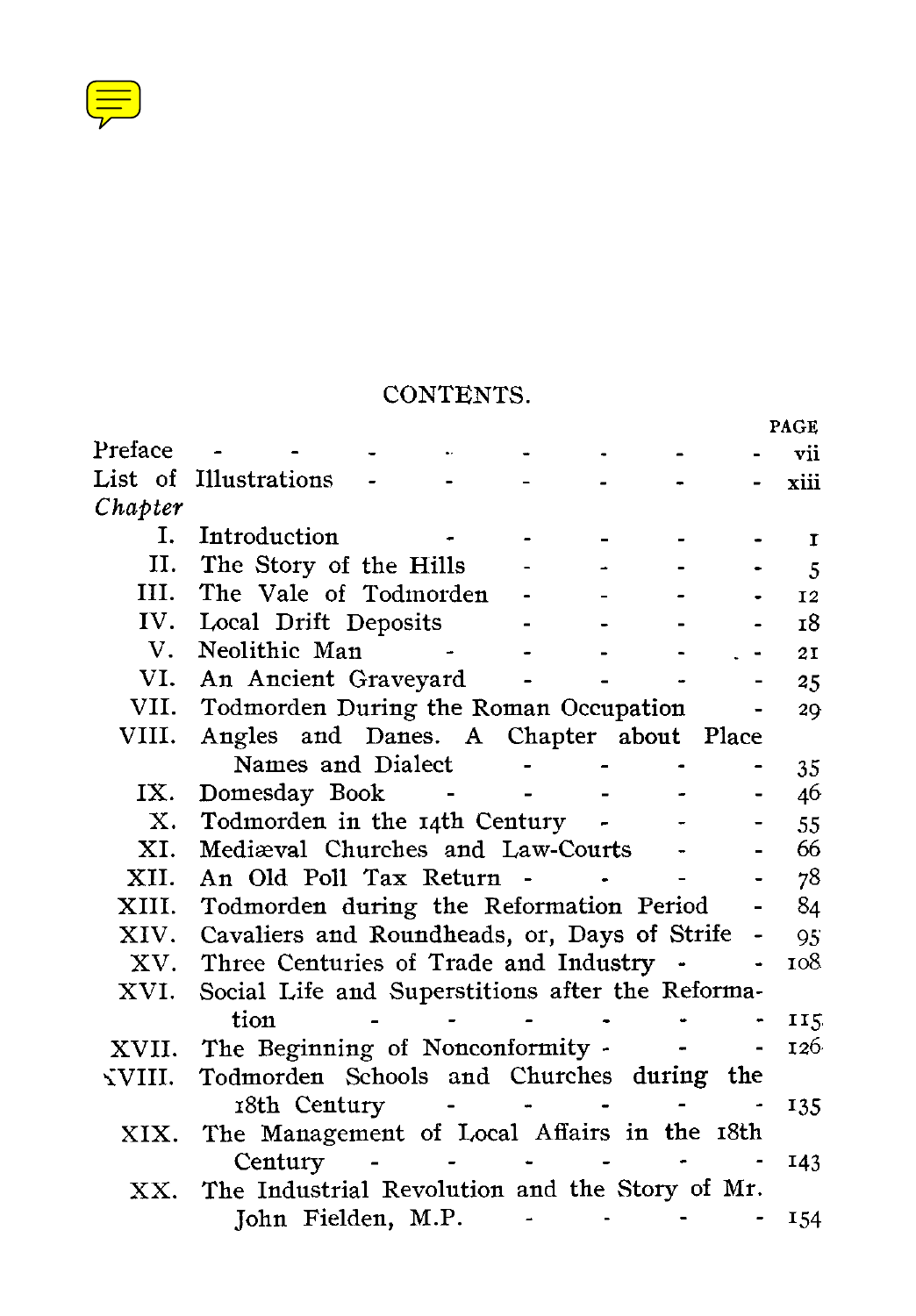## xii CONTENTS

| XXI.     | Todmorden on the Eve of the Railway System       |                      | 160             |
|----------|--------------------------------------------------|----------------------|-----------------|
| XXII.    | Local Politics in the roth Century               |                      | 180             |
| XXIII.   | Educational Progress in Todmorden in the roth    |                      |                 |
|          | Century                                          |                      | 10 <sub>6</sub> |
|          | XXIV. Todmorden in Recent Days. How Todmorden    |                      |                 |
|          | became a Borough                                 |                      | 207             |
|          | XXV. To the Reader                               |                      | 216             |
| Appendix |                                                  |                      |                 |
|          | I. Todmorden of To-day                           |                      | 219             |
|          | II. Flowers and Animals in Todmorden. By Rev.    |                      |                 |
|          | John Naylor                                      |                      | 223             |
|          | III. Parliamentary Representation of Todmorden   |                      |                 |
|          | during the 19th Century                          |                      | 228             |
|          | IV. Genealogies of the Families of Radcliffe and |                      |                 |
|          | Fielden                                          |                      | 23I             |
|          | V. Local Maps and Records                        | $\ddot{\phantom{1}}$ | 234             |
| Index    |                                                  |                      | 236             |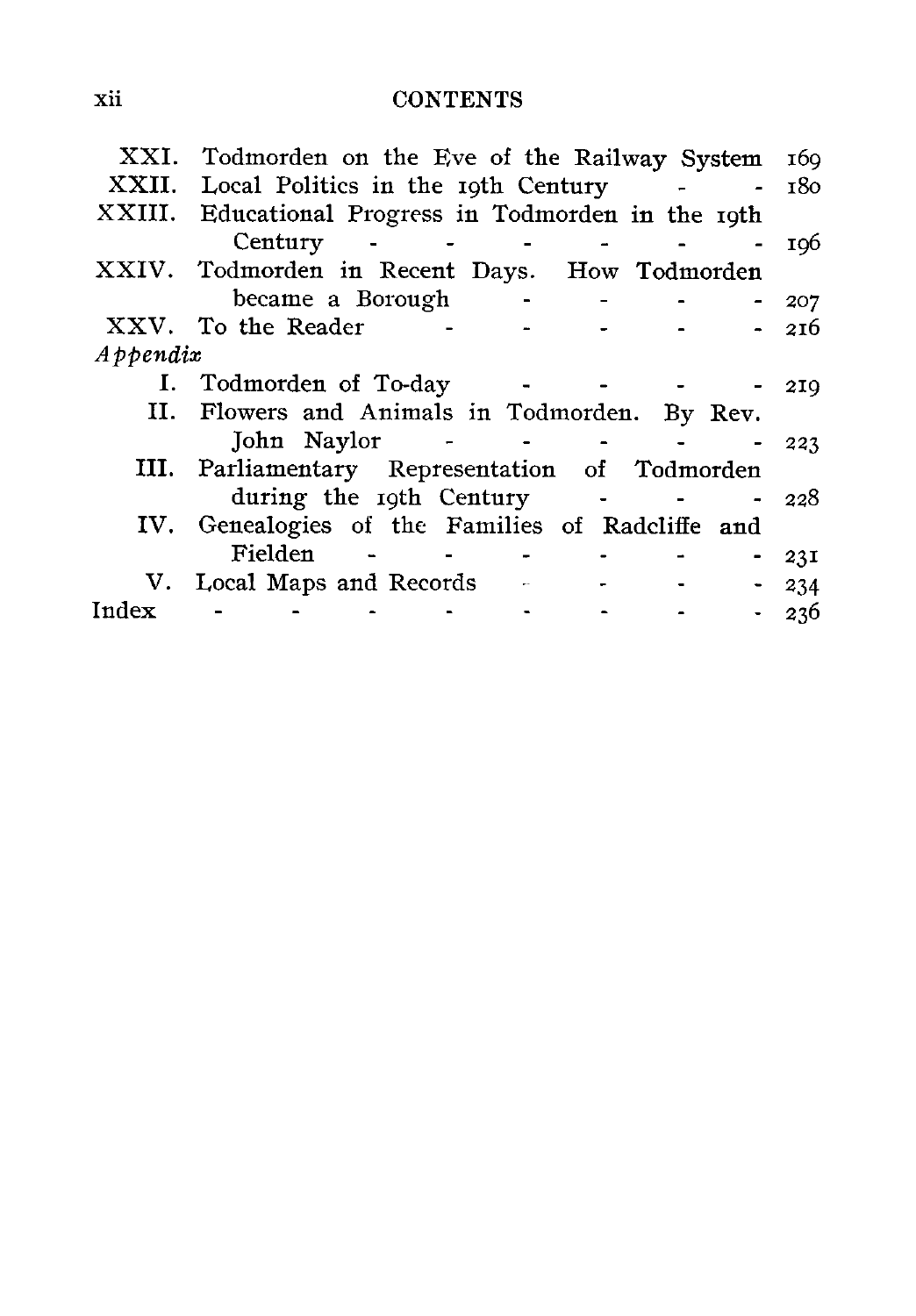## LIST OF ILLUSTRATIONS.

<span id="page-2-0"></span>

|            |    | "Todmorden from Stannally Stones." Taken from a  |                                               |  |  |               |                |
|------------|----|--------------------------------------------------|-----------------------------------------------|--|--|---------------|----------------|
|            |    | picture painted by John Holland about 1870       |                                               |  |  |               |                |
|            |    |                                                  |                                               |  |  | Frontispiece. |                |
|            |    |                                                  |                                               |  |  |               | PAGE           |
| Fig.       | I. | Diagram of Ancient British Gulf, Carboniferous   |                                               |  |  |               |                |
|            |    | Period                                           |                                               |  |  |               | 6              |
| Fig.       | 2. | Geological Map of Todmorden and District         |                                               |  |  |               | 8              |
| Fig.       | 3. | Diagram of Carboniferous Rocks, as first laid    |                                               |  |  |               |                |
|            |    | down beneath the sea                             |                                               |  |  |               | 12             |
| Fig.       | 4. | Diagram of Carboniferous Rocks, bent upwards     |                                               |  |  |               |                |
|            |    | into an arch                                     |                                               |  |  |               | 13             |
| Fig. $5.$  |    | Diagram of Carboniferous Rocks, showing valley   |                                               |  |  |               |                |
|            |    | formation due to weathering                      |                                               |  |  |               | 14             |
| Fig.       | 6. | Diagram of Rocks in the Vale of Todmorden -      |                                               |  |  |               | 15             |
| Fig.       | 7. | Section across Country from Todmorden to         |                                               |  |  |               |                |
|            |    | Halifax                                          |                                               |  |  |               | 16             |
| Fig.       | 8. | Local Flints -                                   |                                               |  |  |               | 22             |
| Fig.       | Q. | Urns found in the Earth Circle above Butt Stones |                                               |  |  |               | 26             |
| Fig. to.   |    | Roman Road over Blackstone Edge                  |                                               |  |  |               | 30             |
| Fig. $II.$ |    | Diagram of Section across the pavement of the    |                                               |  |  |               |                |
|            |    | Roman Road                                       |                                               |  |  |               | 3 <sub>1</sub> |
| Fig. $12.$ |    | The Forest of Elmet and the Settlements of the   |                                               |  |  |               |                |
|            |    | Angles at the beginning of the Seventh Cen-      |                                               |  |  |               |                |
|            |    | tury A.D.                                        |                                               |  |  |               | 36             |
| Fig. 13.   |    | Mount Cross                                      |                                               |  |  |               | 39             |
| Fig. 14.   |    | Facsimile of the portion of Domesday Book that   |                                               |  |  |               |                |
|            |    |                                                  | refers to the local Townships in the Manor of |  |  |               |                |
|            |    | Wakefield                                        |                                               |  |  |               | 49             |